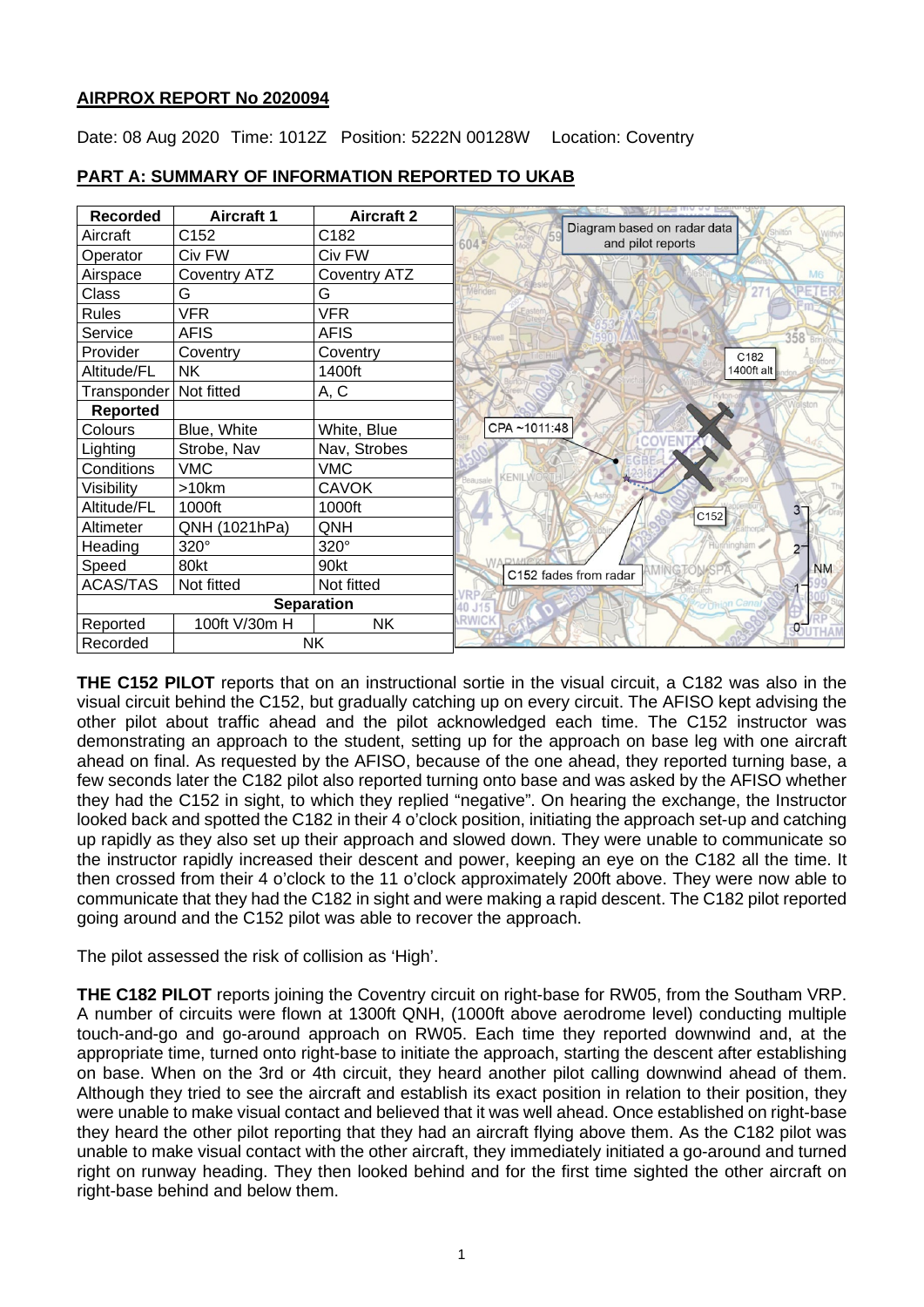The pilot assessed the risk of collision as 'High'.

**THE COVENTRY AFISO** reports that their recollection of the incident was that the visual circuit was active with two aircraft (the C152 and C182) and one aircraft joining from Southam VRP to report on right-base. The C152 pilot reported downwind for a touch-and-go and was told to report turning rightbase as there was inbound traffic routing from Southam VRP to report on right-base. The C152 pilot acknowledged the information and said they would report turning right-base and were looking out for the traffic. Shortly afterwards the joining traffic reported short final for a full stop landing, just over the RW05 numbers. The C152 pilot then reported turning right-base, visual with the aircraft ahead on short final. The AFISO asked the C152 pilot to report final as there was plenty of time for the joining traffic who had now landed, to vacate the runway and taxi back to parking. The C182 pilot then reported downwind and was asked to report final and told that there was one ahead. The C182 pilot acknowledged the information and continued downwind. After a few seconds the C182 turned rightbase. On seeing this, the AFISO asked if the pilot was visual with the one ahead already on right-base to which the reply was negative. The AFISO believed that on hearing this call the C152 pilot then spotted the aircraft flying approximately 200ft above in the 4 o'clock position. The C152 pilot then reported descending and reported watching the C182 pass through their 11 o'clock. At the same time the pilot of the C182 stated that they were going around as they were not visual with the C152. They were observed to maintain their current height whilst going around and requested to report downwind. The AFISO informed the C152 pilot that the C182 was going around, they acknowledged the go around traffic, which was now ahead, and continued the circuit without further incident.

## **Factual Background**

The weather at Coventry, provided by the AFISO, was as follows:

03011KTS 9999 FEW012 27/17 Q1021

The weather at Birmingham was as follows

METAR EGBB 080950Z 02009KT 9999 SCT023 23/17 Q1022=

#### **Analysis and Investigation**

#### **CAA ATSI**

An Airprox was reported by the pilot of a C152 with a C182 whilst both were flying circuits at Coventry Airport. The timecode for the Coventry RTF was found to be faulty, and so references to time must be considered to be accurate only to within 5-10 seconds, as they have had to be aligned with the situation presented on the area radar replay, utilising the position reports of other aircraft. Also, the C152 was not transponding, and a contact believed to be it was only detected by the area radar when the aircraft was downwind.

At 1010:37 the C152 pilot reported downwind for a touch-and-go (Figure 1).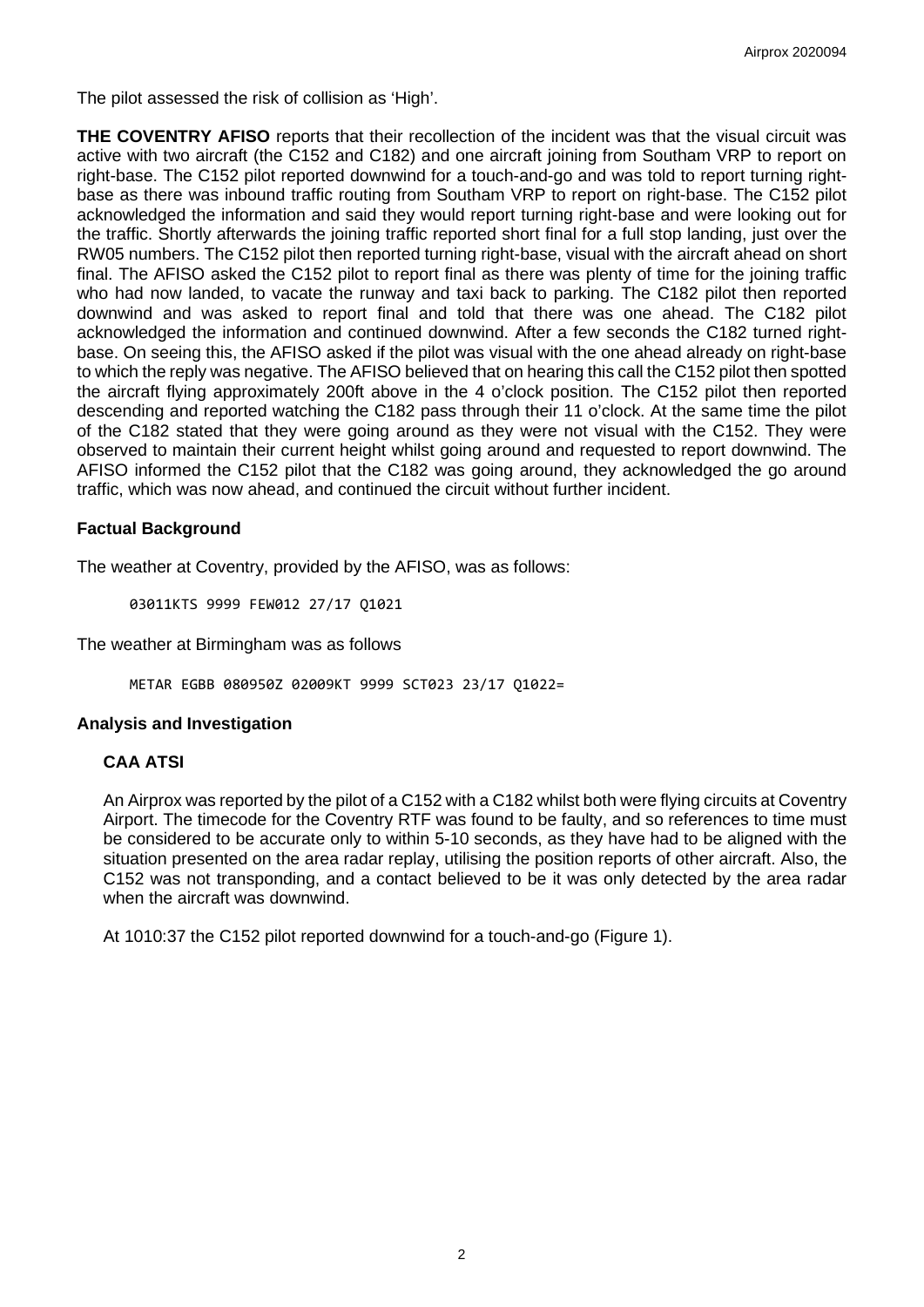

The AFISO dealt with another aircraft on the ground before replying at 1010:48 *"(c/s) roger, report turning right base, traffic ahead is a C172 last reported on right-base"* which was acknowledged by the pilot of the C152. (The C172 had rejoined from the north-east and had been requested to report at the Southam VRP to the south-east of the airfield). The C182 was also at the beginning of the downwind leg but flying a pattern inside the C152. Note - the radar return for the C152 had started to become intermittent on the radar replay (Figure 2).



Figure 2 – 1010:48

At 1011:15 the C182 pilot reported *"late downwind".* The AFISO requested them *to "report final, you have one ahead"* which was acknowledged (Figure 3).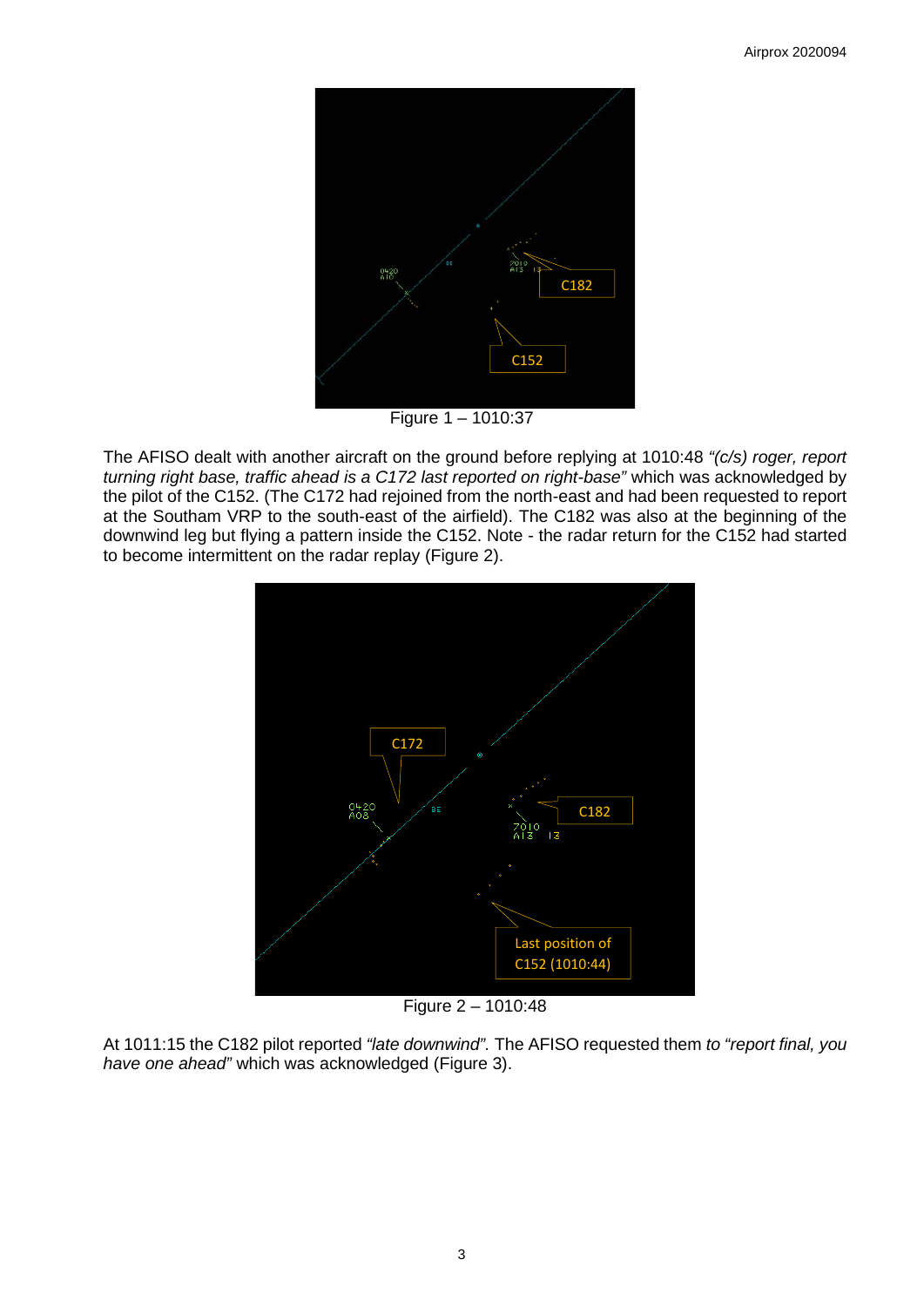

Figure 3 – 1011:15 (C152 subject to radar jitter)

The C152 reported turning onto base leg at 1011:25 and was requested to report final which was acknowledged by the pilot (Figure 4).



Figure 4 – 1011:25

At 1011:48 the C152 pilot reported *"we're visual with the (C182 c/s) who is now flying pretty much overhead us on base"*. The radar replay was unable to accurately show the relative positions of the C152 and C182, with both now being detected intermittently likely due to their decreasing heights. The contact believed to be the C152 was not seen again until much later.

The C182 pilot then reported right-base at 1011:57 to which the AFISO replied *"roger you have one ahead also on right-base, are you visual?"* The C182 replied at 1012:10*, "looking, (c/s) going*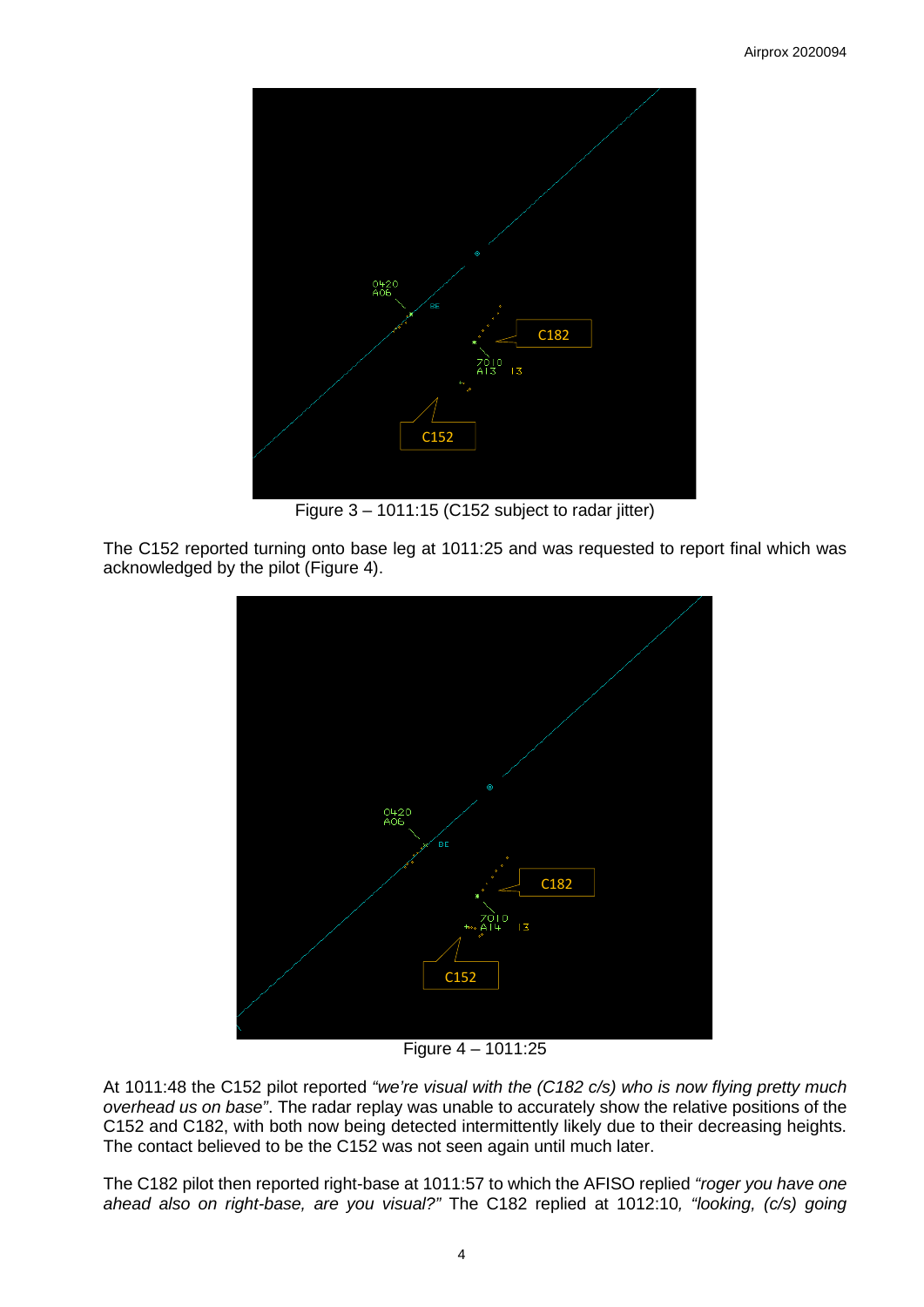*around".* The pilot of the C152 then advised that they *"had to do a rapid descent because they [*the C182] *literally just came overhead us".* The AFISO advised them that that aircraft was going around. CPA could not be determined using the radar replay.

The pilot of the C152 in their written report stated that they had been in the circuit with the C182 and that it was *"catching up with every circuit".* The pilot of the C182 reported that they "*heard another aircraft calling downwind ahead of us. Although we tried to see the aircraft and establish its exact position in relation to our position we were unable to make visual contact and believed that it was well ahead of us".* They reported not seeing the C152 until after they had passed it.

CAP797 The Flight Information Service Officer Manual states in Section 1, Chapter 1 - Service provision by FISOs – Responsibility:

1.12 FISOs may issue advice and shall issue information to aircraft in their area of responsibility, useful for the safe and efficient conduct of flights.

1.13 FISOs are not permitted to issue instructions, except for those circumstances in paragraph 1.14, or when relaying a clearance from an air traffic control unit. Pilots therefore are wholly responsible for collision avoidance in conformity with the Rules of the Air.

Adequate Traffic Information was always provided by the AFISO at the appropriate times during this event, based on the calls made by the pilots. The Airprox took place in Class G airspace, where ultimately, regardless of the type of ATS being provided, both pilots were responsible for their own collision avoidance.

## **UKAB Secretariat**

The C152 and C182 pilots shared an equal responsibility for collision avoidance and not to operate in such proximity to other aircraft as to create a collision hazard. [1](#page-4-0) An aircraft operated on or in the vicinity of an aerodrome shall conform with or avoid the pattern of traffic formed by other aircraft in operation. [2](#page-4-1)

## **Summary**

An Airprox was reported when a C152 and a C182 flew into proximity in the Coventry visual circuit at approximately 1012Z on Saturday 8<sup>th</sup> August 2020. Both pilots were operating under VFR in VMC, and both were in receipt of an AFIS from Coventry.

## **PART B: SUMMARY OF THE BOARD'S DISCUSSIONS**

Information available consisted of reports from both pilots, radar photographs/video recordings and a report from the AFISO involved. Relevant contributory factors mentioned during the Board's discussions are highlighted within the text in bold, with the numbers referring to the Contributory Factors table displayed in Part C.

Due to the exceptional circumstances presented by the coronavirus pandemic, this incident was assessed as part of a 'virtual' UK Airprox Board meeting where members provided a combination of written contributions and dial-in/VTC comments.

The Board first discussed the actions of the C182 pilot. The pilot had been told by the AFISO about the C152 ahead, however was not visual with it and gradually caught it up. Members acknowledged that the C182 was faster than the C152, but noted that it was for the C182 pilot to integrate with the other circuit traffic ahead, and that because they were not visual with it, they continued to a point where they overflew the C152 on right-base (**CF1**). Once they had been told about the aircraft ahead, and knowing they were not visual with it, the pilot should have adapted their plan in order to ensure separation, (**CF2**,

<span id="page-4-0"></span><sup>1</sup> SERA.3205 Proximity.

<span id="page-4-1"></span><sup>2</sup> SERA.3225 Operation on and in the Vicinity of an Aerodrome.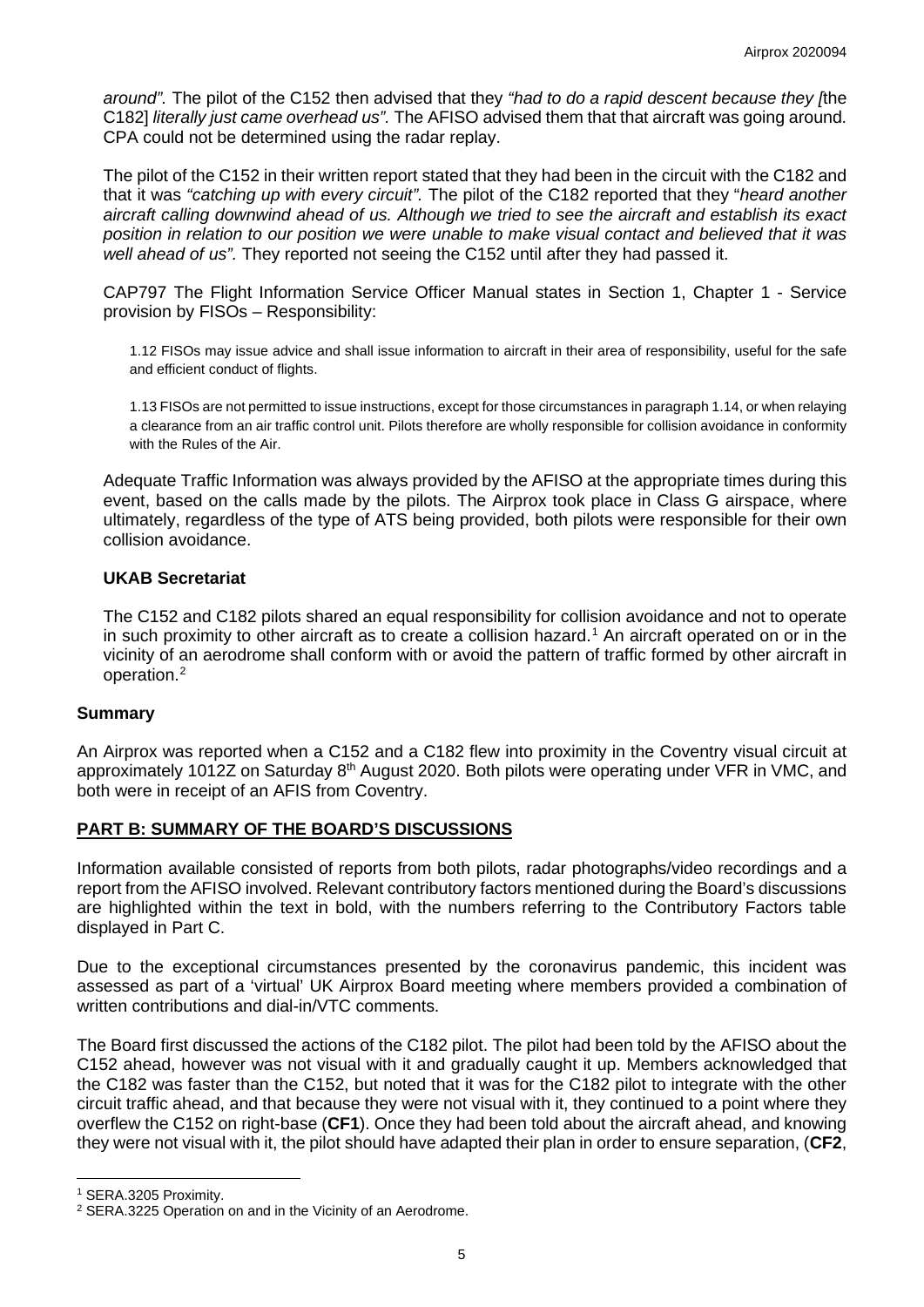**CF3**, **CF4**). Members noted that the C182 pilot could have taken a number of actions, including but not exclusively, slowing down or adapting their own circuit until visual, or asking for further information either from the AFISO, or from the C152 pilot (**CF7**) rather than continuing and hoping that they would become visual eventually. Therefore, members wondered whether the pilot had assimilated just how close they were to the C152, (**CF5**, **CF6**). They noted that this was an instructional sortie and some members opined that the instructor should have taken action to ensure that the student had adequate separation and not allowed the situation to continue to the point of Airprox (**CF8**). Finally, the C182 crew did not see the C152 until after they had overflown it, therefore they were not able to take any avoiding action to increase the separation until the go-around, which took place after the event (**CF10**).

Turning to the C152 pilot, they were aware that the C182 was in the circuit behind them; there was also an aircraft ahead, so they were told to report on base and needed to arrange their own flight to integrate with the one ahead. Once they heard the exchange between the AFISO and the C182 pilot, they looked behind and saw the C182 approaching, which by its nature was late (**CF11**) but were then able to take action by turning and descending. The Board thought that there was little more they could have done in the circumstances, and commended the C152 pilot for their awareness.

The Board briefly looked at the actions of the AFISO, they were not required to integrate the aircraft in the circuit, but the Board commended them for their Traffic Information and for their action in asking the C182 pilot whether they were visual, which in turn alerted the C152 pilot to its presence.

In determining the risk, members quickly agreed that the action taken by the C152 pilot had undoubtedly averted a much closer encounter, but they assessed that safety had still been much reduced (**CF9**) and accordingly they assessed the risk as Category B.

# **PART C: ASSESSMENT OF CONTRIBUTORY FACTORS AND RISK**

|           | 2020094                                                        |                                                                                             |                                                                     |  |  |  |  |  |  |
|-----------|----------------------------------------------------------------|---------------------------------------------------------------------------------------------|---------------------------------------------------------------------|--|--|--|--|--|--|
| <b>CF</b> | Factor                                                         | <b>Description</b>                                                                          | Amplification                                                       |  |  |  |  |  |  |
|           | <b>Flight Elements</b>                                         |                                                                                             |                                                                     |  |  |  |  |  |  |
|           |                                                                | • Regulations, Processes, Procedures and Compliance                                         |                                                                     |  |  |  |  |  |  |
| 1         | Human<br>Factors                                               | • Flight Operations Documentation and Publications                                          | Regulations and/or procedures not complied<br>with                  |  |  |  |  |  |  |
|           | <b>. Tactical Planning and Execution</b>                       |                                                                                             |                                                                     |  |  |  |  |  |  |
| 2         | Human<br>Factors                                               | • Insufficient Decision/Plan                                                                | Inadequate plan adaption                                            |  |  |  |  |  |  |
| 3         | Human<br>Factors                                               | • Action Performed Incorrectly                                                              | Incorrect or ineffective execution                                  |  |  |  |  |  |  |
| 4         | Human<br>Factors                                               | • Monitoring of Other Aircraft                                                              | Did not avoid/conform with the pattern of<br>traffic already formed |  |  |  |  |  |  |
|           | • Situational Awareness of the Conflicting Aircraft and Action |                                                                                             |                                                                     |  |  |  |  |  |  |
| 5         | Contextual                                                     | • Situational Awareness and Sensory Events                                                  | Pilot had no, late or only generic, Situational<br>Awareness        |  |  |  |  |  |  |
| 6         | Human<br>Factors                                               | • Understanding/Comprehension                                                               | Pilot did not assimilate conflict information                       |  |  |  |  |  |  |
| 7         | Human<br>Factors                                               | • Lack of Communication                                                                     | Pilot did not request additional information                        |  |  |  |  |  |  |
| 8         | Human<br>Factors                                               | • Mentoring                                                                                 |                                                                     |  |  |  |  |  |  |
|           | • See and Avoid                                                |                                                                                             |                                                                     |  |  |  |  |  |  |
| 9         | Contextual                                                     | . Near Airborne Collision with Aircraft, Balloon, Dirigible or<br>Other Piloted Air Vehicle | Piloted air vehicle                                                 |  |  |  |  |  |  |
| 10        | Human<br>Factors                                               | • Monitoring of Other Aircraft                                                              | Non-sighting or effectively a non-sighting by<br>one or both pilots |  |  |  |  |  |  |
| 11        | Human<br>Factors                                               | • Monitoring of Other Aircraft                                                              | Late-sighting by one or both pilots                                 |  |  |  |  |  |  |

#### Contributory Factors: